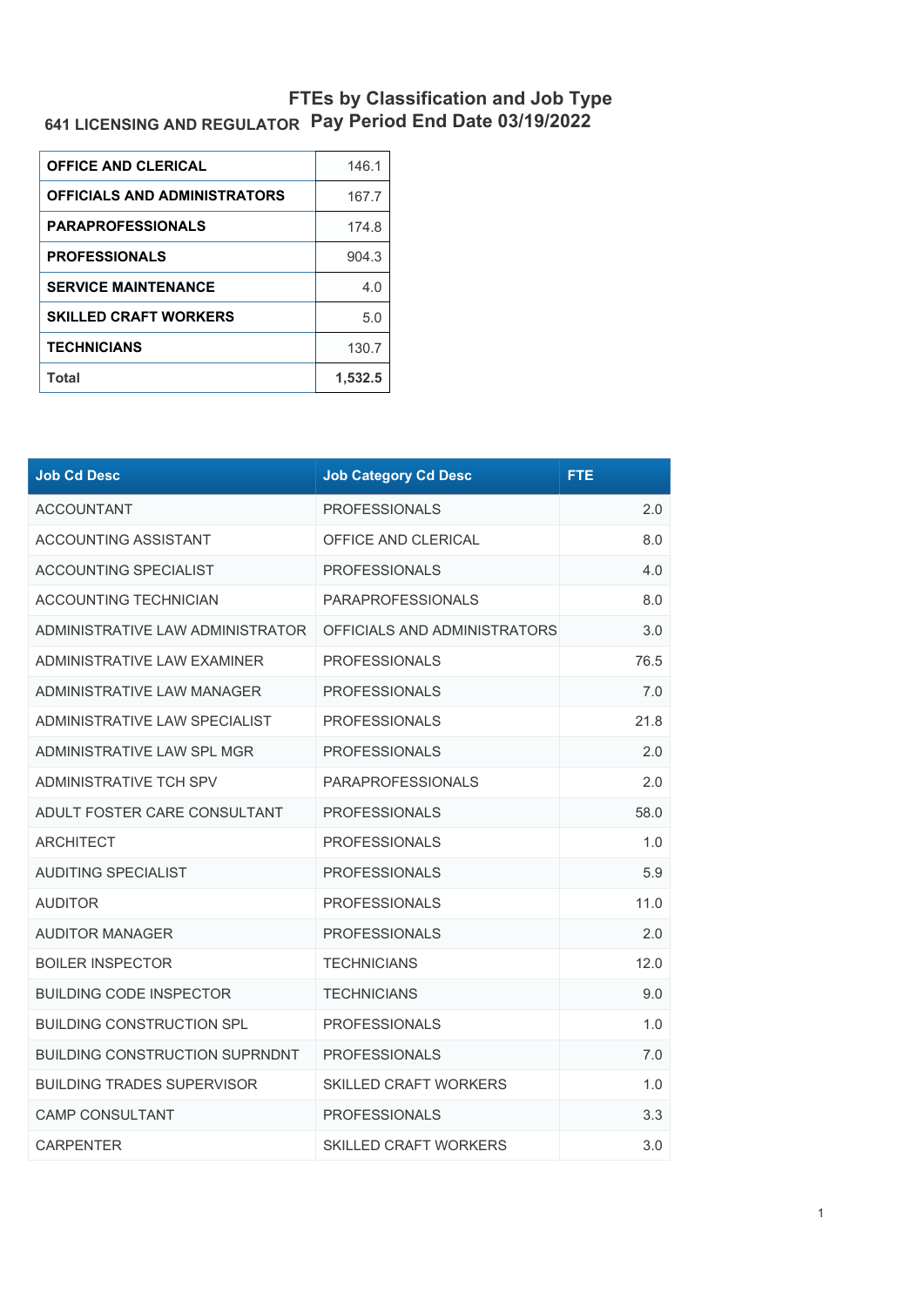| <b>Job Cd Desc</b>                           | <b>Job Category Cd Desc</b>  | <b>FTE</b> |
|----------------------------------------------|------------------------------|------------|
| CHILD DAY CARE CONSULTANT                    | <b>PROFESSIONALS</b>         | 83.8       |
| CODE INSPECTION SUPERVISOR                   | <b>TECHNICIANS</b>           | 4.0        |
| COMMUNICATIONS REPRESENTATIVE                | <b>PROFESSIONALS</b>         | 1.0        |
| <b>COMMUNICATIONS SPECIALIST</b>             | <b>PROFESSIONALS</b>         | 1.0        |
| DEPARTMENTAL ANALYST                         | <b>PROFESSIONALS</b>         | 251.8      |
| <b>DEPARTMENTAL MANAGER</b>                  | <b>PROFESSIONALS</b>         | 6.0        |
| DEPARTMENTAL SPECIALIST                      | <b>PROFESSIONALS</b>         | 34.0       |
| DEPARTMENTAL SUPERVISOR                      | <b>PARAPROFESSIONALS</b>     | 2.0        |
| DEPARTMENTAL TECHNICIAN                      | <b>PARAPROFESSIONALS</b>     | 161.8      |
| <b>DIVISION ADMINISTRATOR</b>                | OFFICIALS AND ADMINISTRATORS | 29.0       |
| ECONOMIC ANALYST                             | <b>PROFESSIONALS</b>         | 3.0        |
| <b>ECONOMIC SPECIALIST</b>                   | <b>PROFESSIONALS</b>         | 1.0        |
| <b>ELECTRICAL INSPECTOR</b>                  | <b>TECHNICIANS</b>           | 11.0       |
| <b>ELEVATOR INSPECTOR</b>                    | <b>TECHNICIANS</b>           | 16.5       |
| ENGINEERING SPECIALIST                       | <b>PROFESSIONALS</b>         | 1.0        |
| <b>ENGINEER MANAGER</b>                      | <b>PROFESSIONALS</b>         | 3.0        |
| <b>ENVIRONMENTAL ENGINEER</b>                | <b>PROFESSIONALS</b>         | 1.0        |
| ENVIRONMENTAL SANITARIAN                     | <b>PROFESSIONALS</b>         | 6.0        |
| <b>EXECUTIVE SECRETARY</b>                   | OFFICE AND CLERICAL          | 24.0       |
| <b>FACILITIES ENGINEER</b>                   | <b>PROFESSIONALS</b>         | 3.0        |
| <b>FACILITY ENGINEERING LIC SPL</b>          | <b>PROFESSIONALS</b>         | 2.0        |
| <b>FINANCIAL ANALYST</b>                     | <b>PROFESSIONALS</b>         | 10.0       |
| FINANCIAL INSTITUTION EXAMINER               | <b>PROFESSIONALS</b>         | 6.0        |
| FINANCIAL INSTITUTION SPECIALIST             | <b>PROFESSIONALS</b>         | 1.0        |
| <b>FINANCIAL SPECIALIST</b>                  | <b>PROFESSIONALS</b>         | 3.0        |
| FIRE SAFETY INSPECTOR                        | <b>TECHNICIANS</b>           | 34.0       |
| <b>FIRE SAFETY SUPERVISOR</b>                | <b>TECHNICIANS</b>           | 6.0        |
| <b>GENERAL OFFICE ASSISTANT</b>              | OFFICE AND CLERICAL          | 46.4       |
| HAZARDOUS MATERIALS STORAGE INSP TECHNICIANS |                              | 16.0       |
| HAZARDOUS MATERIALS STORAGE INSP TECHNICIANS |                              | 2.0        |
| HEALTH CARE SURVEYOR                         | <b>PROFESSIONALS</b>         | 100.0      |
| <b>HEARINGS REPORTER</b>                     | OFFICE AND CLERICAL          | 2.0        |
| HUMAN RESOURCES DEVELOPER                    | <b>PROFESSIONALS</b>         | 1.0        |
| HUMAN RESOURCES DEV SPL                      | <b>PROFESSIONALS</b>         | 2.0        |
| INDIGENT DEFENSE CDR MGR                     | <b>PROFESSIONALS</b>         | 1.0        |
| INDIGENT DEFENSE COORDINATOR                 | <b>PROFESSIONALS</b>         | $5.0$      |